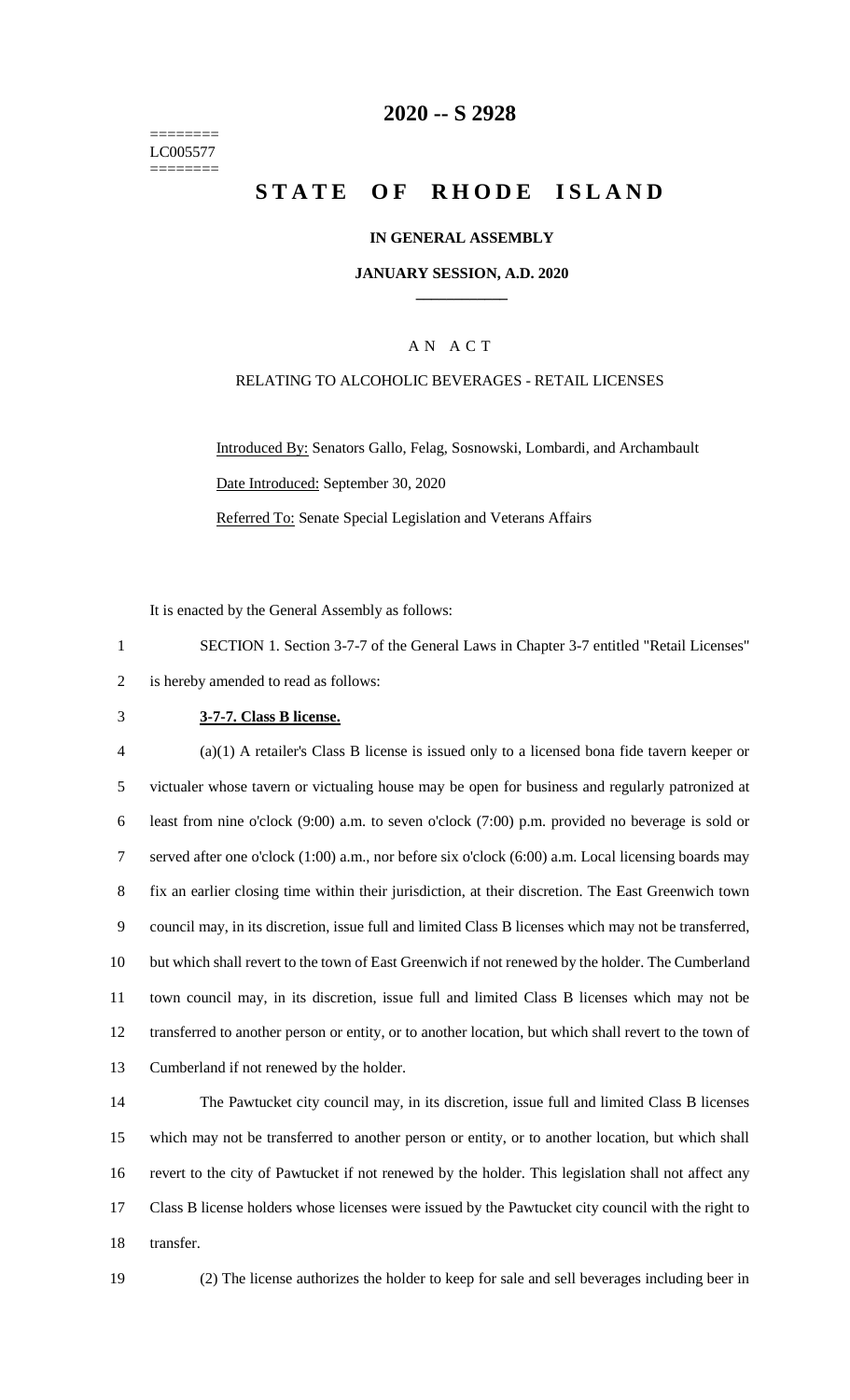cans, at retail at the place described and to deliver them for consumption on the premises or place where sold, but only at tables or a lunch bar where food is served. It also authorizes the charging of a cover, minimum, or door charge. The amount of the cover, or minimum, or door charge is posted at the entrance of the establishments in a prominent place.

- (i) A holder of a Class B license will be permitted to sell, with take-out food orders, up to two (2) bottles of wine, one hundred forty-four (144) ounces of beer or mixed beverages in original factory sealed containers, and one hundred forty-four (144) ounces of draft beer or seventy-two (72) ounces of mixed beverages containing not more than nine (9) ounces of distilled spirits in growlers, bottles or other containers sealed in such a way as to prevent re-opening without obvious 10 evidence that the seal was removed or broken, provided such sales shall be made in accordance 11 with § 1.4.10 of the Department of Business Regulation (DBR) Liquor Control Administration 12 Regulations, 230-RICR-30-10-1, and any other DBR regulations.
- (3) Holders of licenses are not permitted to hold dances within the licensed premises, unless proper permits have been properly obtained from the local licensing authorities.
- (4) Any holder of a Class B license may, upon the approval of the local licensing board and for the additional payment of two hundred dollars (\$200) to five hundred dollars (\$500), open for business at twelve o'clock (12:00) p.m. and on Fridays and Saturdays and the night before legal state holidays may close at two o'clock (2:00) a.m. All requests for a two o'clock (2:00) a.m. license shall be advertised by the local licensing board in a newspaper having a circulation in the county where the establishment applying for the license is located.
- (5) A holder of a retailer's Class B license is allowed to erect signs advertising his or her business and products sold on the premises, including neon signs, and is allowed to light those signs during all lawful business hours, including Sundays and holidays.
- (6) Notwithstanding the provisions of subsection (a) and/or § 3-7-16.4, a holder of a retail class B and/or class ED license may apply to the municipality in which such licensee is located for a permit to conduct a so-called "Lock-In Event", under the following conditions:
- (i) A "Lock-In Event" is defined as an event where a specified group of individuals are permitted to remain in a licensed premises after closing hours including, but not limited to, the hours of 1:00 a.m. to 6:00 a.m.
- (ii) A Lock-In Event must have the approval of the municipal licensing authority pursuant to a permit issued for each such event, subject to such conditions as such may attach to the permit. The fee for the permit shall be not less than fifty dollars (\$50.00) nor more than one hundred dollars (\$100). The granting or denial of a Lock-In Event permit shall be in the sole discretion of the municipal licensing authority and there shall be no appeal from the denial of such a permit.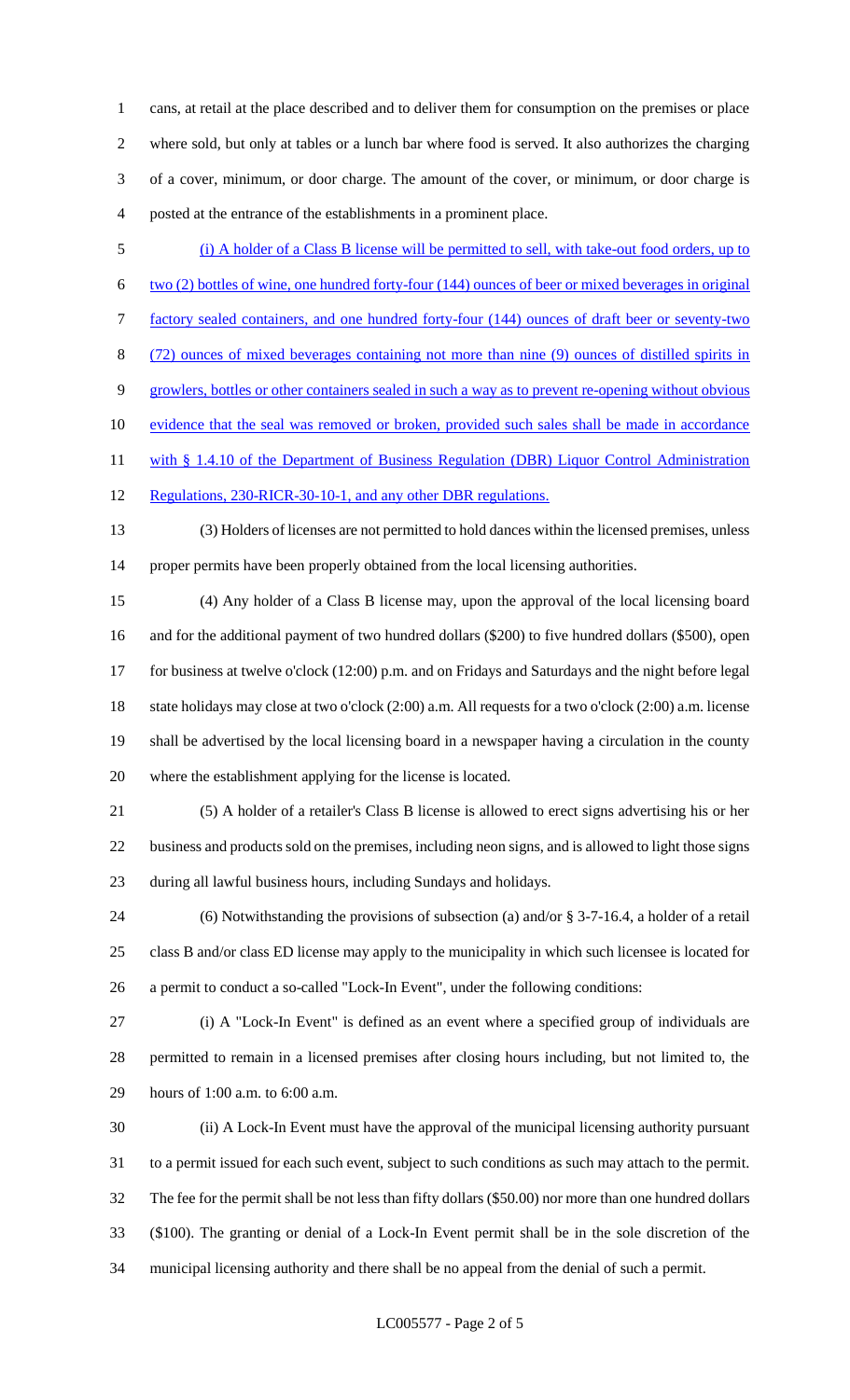(iii) During the entire period of any Lock-In Event, all alcoholic beverages must be secured in place or removed from the public portion of the premises and secured to the satisfaction of the municipality issuing the Lock-In Event permit.

 (iv) During the Lock-In Event, the establishment shall be exclusively occupied by the Lock-In Event participants and no other patrons shall be admitted to the premises who are not participants. It shall be a condition of the permit that participants shall not be admitted more than thirty (30) minutes after the permitted start time of the Lock-In Event, except in the event of unforeseen travel delays, nor permitted to re-enter the event if they leave the licensed premises.

(v) As part of the Lock-In Event, food shall be served.

 (vi) The municipal licensing authority may, in its sole discretion, require the presence of a police detail, for some or all of the event, and the number of officers required, if any, shall be determined by the municipality as part of the process of issuing the Lock-In Event permit. The licensee shall be solely responsible for the cost of any such required police detail.

 (b) The annual license fee for a tavern keeper shall be four hundred dollars (\$400) to two thousand dollars (\$2,000), and for a victualer the license fee shall be four hundred dollars (\$400) to two thousand dollars (\$2,000). In towns with a population of less than two thousand five hundred (2,500) inhabitants, as determined by the last census taken under the authority of the United States or the state, the fee for each retailer's Class B license shall be determined by the town council, but shall in no case be less than three hundred dollars (\$300) annually. If the applicant requests it in his or her application, any retailer's Class B license may be issued limiting the sale of beverages on the licensed premises to malt and vinous beverages containing not more than twenty percent (20%) alcohol by volume, and the fee for that limited Class B license shall be two hundred dollars (\$200) to one thousand five hundred dollars (\$1,500) annually. The fee for any Class B license shall in each case be prorated to the year ending December 1 in every calendar year.

 (1) Upon the approval and designation of a district or districts within its city or town by the local licensing board, the local licensing board may issue to any holder of a Class B license or a Class ED license, an extended hours permit to extend closing hours on Thursdays, Fridays and Saturdays, the night before a legal state holiday or such other days as determined by the local board, for one hour past such license holder's legal closing time as established by the license holder's license or licenses including, but not limited to, those issued pursuant to subdivision (4) hereof. The extended hours permit shall not permit the sale of alcohol during the extended one-hour period and shall prohibit the admittance of new patrons in the establishment during the extended one-hour period. The designation of such district(s) shall be for a duration of not less than six (6) months. Prior to designating any such district, the local licensing authority shall hold a hearing on the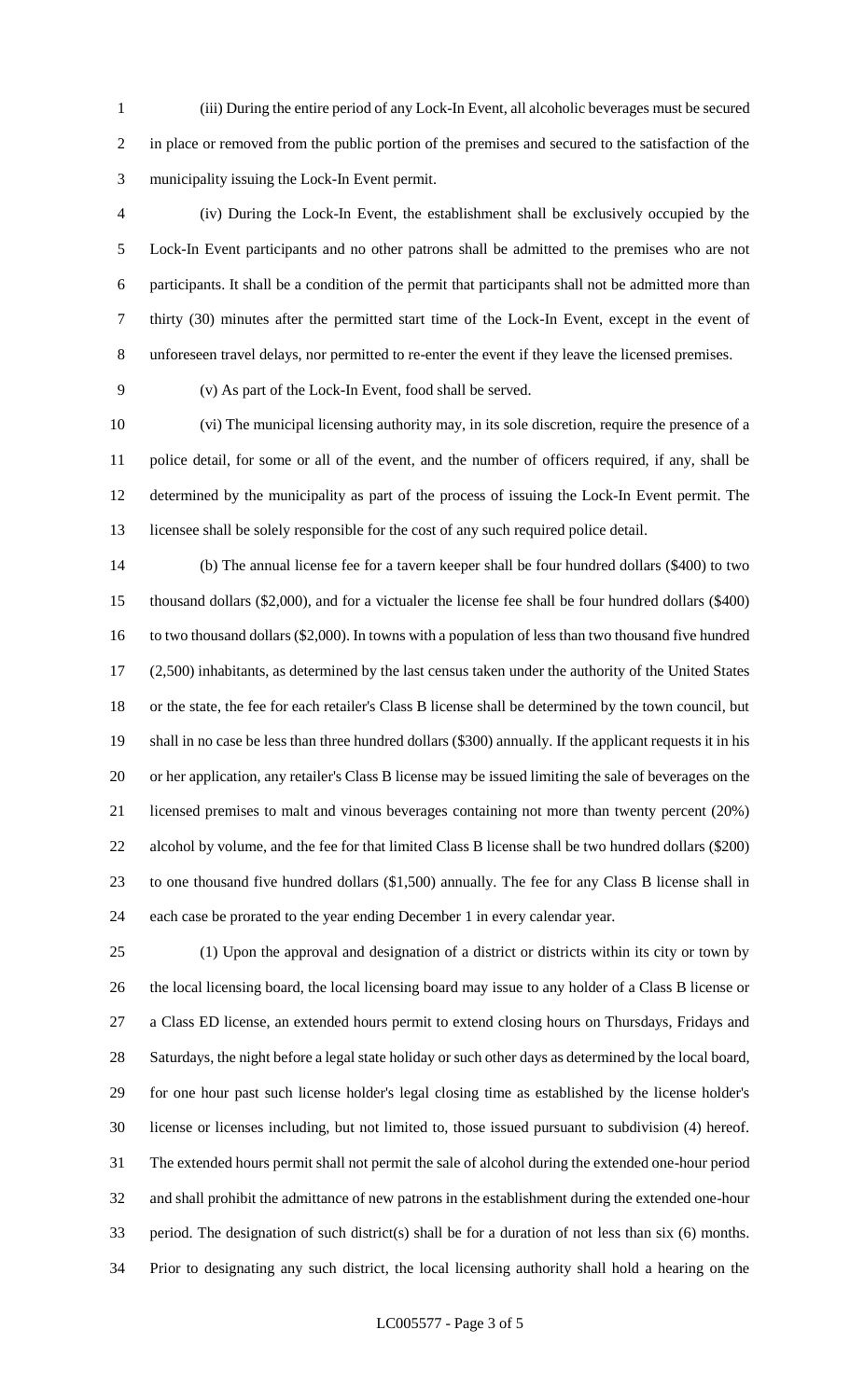proposed designation. The proposed designation shall include the boundaries of the proposed district, the applicable days for the extended hours, and the duration of the designation and the conditions imposed. The proposed designation shall be advertised at least once per week for three (3) weeks prior to the hearing in a newspaper in general circulation in the city or town. The city or town will establish an application process for an extended hours permit for such license holder and may adopt rules and regulations to administer the permit. SECTION 2. This act shall take effect upon passage and shall sunset on December 31,

2021.

======== LC005577 ========